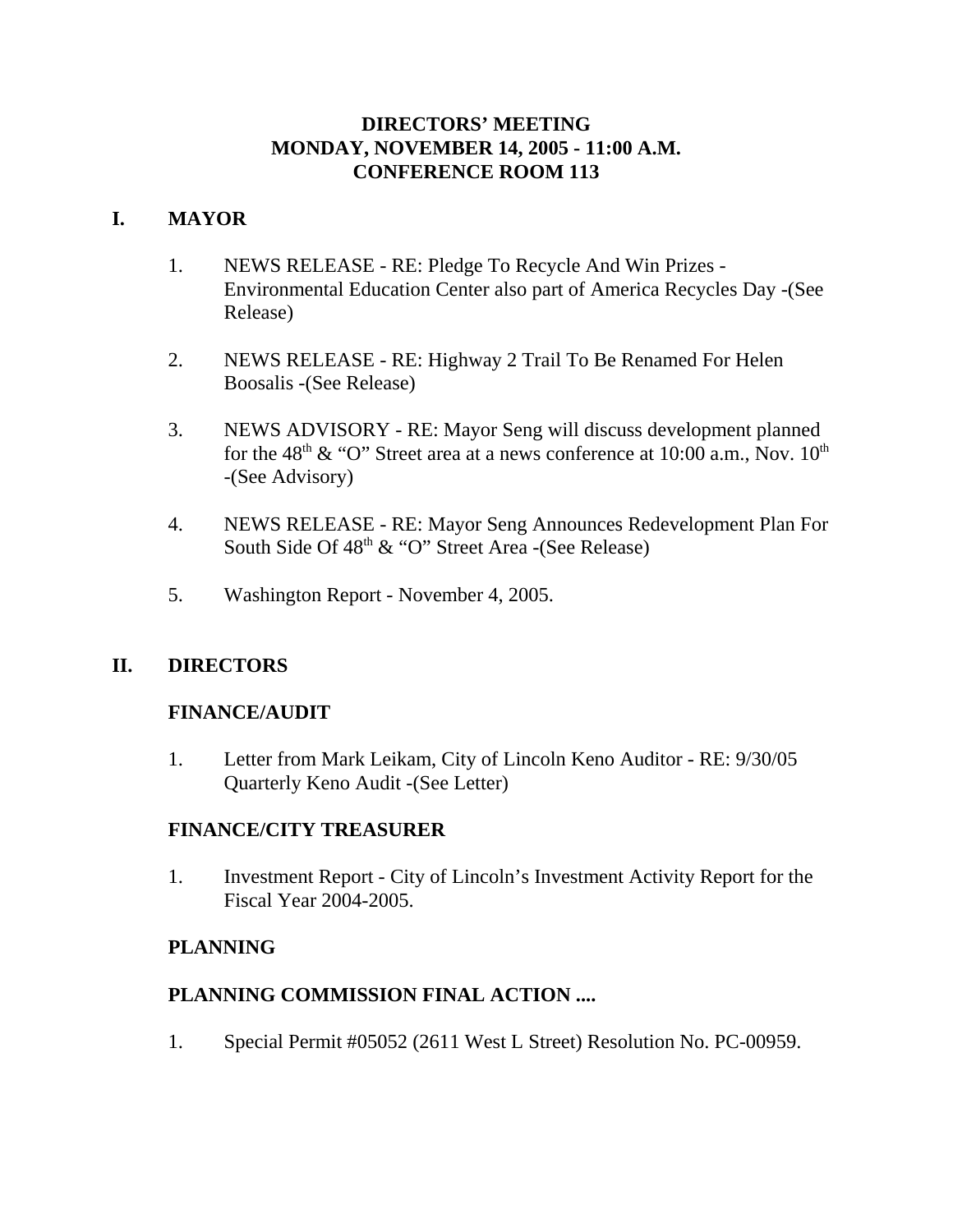## **PUBLIC WORKS & UTILITIES**

1. E-Mail from Kay Rising forwarded to Council Office by Karen Sieckmeyer - RE: Wal-Mart -(Council received this E-Mail on 11/7/05 before Formal Council Meeting) (See E-Mail)

## **URBAN DEVELOPMENT**

1. Draft Report - RE: FY 2004 Consolidated Annual Performance and Evaluation Report (CAPER) - (Council copies of this Report placed in their file folders on 11/9/05) (Copy of Report on file in the City Council Office)

# **WEED CONTROL AUTHORITY**

1. Combined Weed Program - City of Lincoln - October 2005 Monthly Report.

# **III. CITY CLERK**

# **IV. COUNCIL**

 **A. COUNCIL REQUESTS/CORRESPONDENCE** 

# **ROBIN ESCHLIMAN**

- 1. Request to Lynn Johnson, Parks & Recreation Director RE: Center lanes being painted on bike trails (RFI#2 - 11/09/05)
- 2. Response E-Mail from Larry Worth, StarTran RE: Bus ridership -(See E-Mail)

# **V. MISCELLANEOUS** -

- 1. E-Mail from Bonita Johnsen RE: Cable TV -(See E-Mail)
- 2. E-Mail from Joan Kalivoda RE: Main Post Office -(See E-Mail)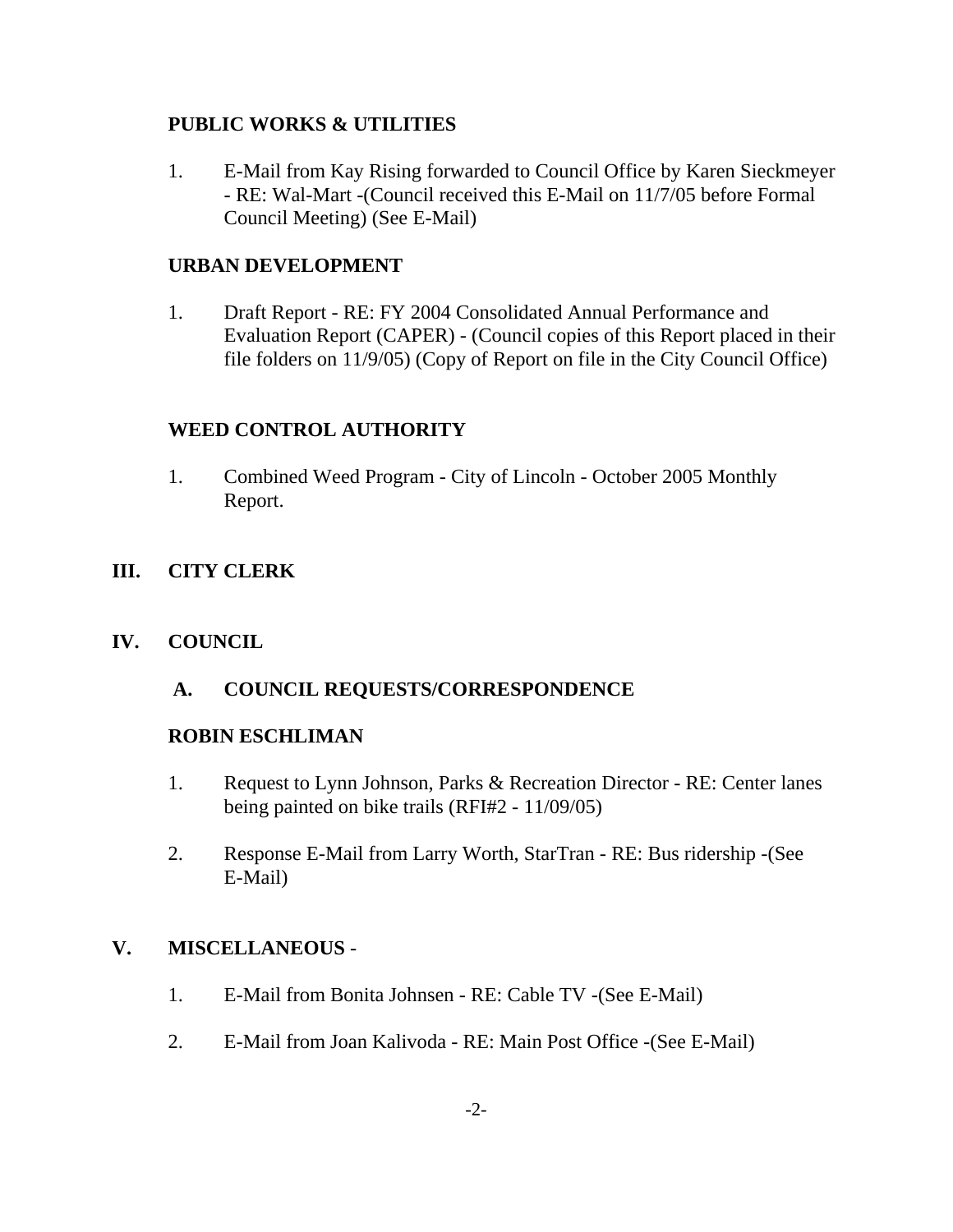- 3. E-Mail from Stephanie Watts RE: Opposition to a Wal-Mart Center on North 84<sup>th</sup> Street -(See E-Mail)
- 4. E-Mail from Jodi Delozier RE: Wal-Mart issue- Vote NO -(See E-Mail)
- 5. Faxed Letter from Joy Wilder & Petition with Signatures RE: We believe in good business and development for North 84<sup>th</sup> Street. We say NO to another Wal-Mart at North 84<sup>th</sup> and YES to a smaller more neighborhood friendly development -(Council received this Material on 11/7/05 before Formal Council Meeting) (See Petition)
- 6. Letter from Nancy Armstrong Johnson RE: We at Armstrong Interiors and Furniture are facing a really difficult situation-48th Street -(See Letter)
- 7. E-Mail from Cathy Beecham RE: Vote NO on Wal-Mart -(Council received this E-Mail on 11/7/05 before Formal Council Meeting) (See E-Mail)
- 8. Material from C. Freeman RE: The smoking ban -(See Material)
- 9. E-Mail from Joan Anderson RE: The proposed ordinance to limit where convicted sex offenders can live within the City of Lincoln -(See E-Mail)
- 10. E-Mail from Doc Mullet RE: Emerald & water -(See E-Mail)
- 11. E-Mail from Bob Hampton RE: Wal-Mart -(See E-Mail)
- 12. E-Mail from Kristi Burklund RE: The Post Office -(See E-Mail)
- 13. E-Mail from Arlyn Rawson RE: Theatre policy (See E-Mail)
- 14. Media Release from Lori Seibel, Executive Director, Community Health Endowment of Lincoln - RE: Medicare Part D Forums-Additional Medicare Forum Scheduled Due to High Demand -(See Release)
- 15. E-Mail from RoseMary & Daniel Schweitzer RE: Cable TV rate hike- (See E-Mail)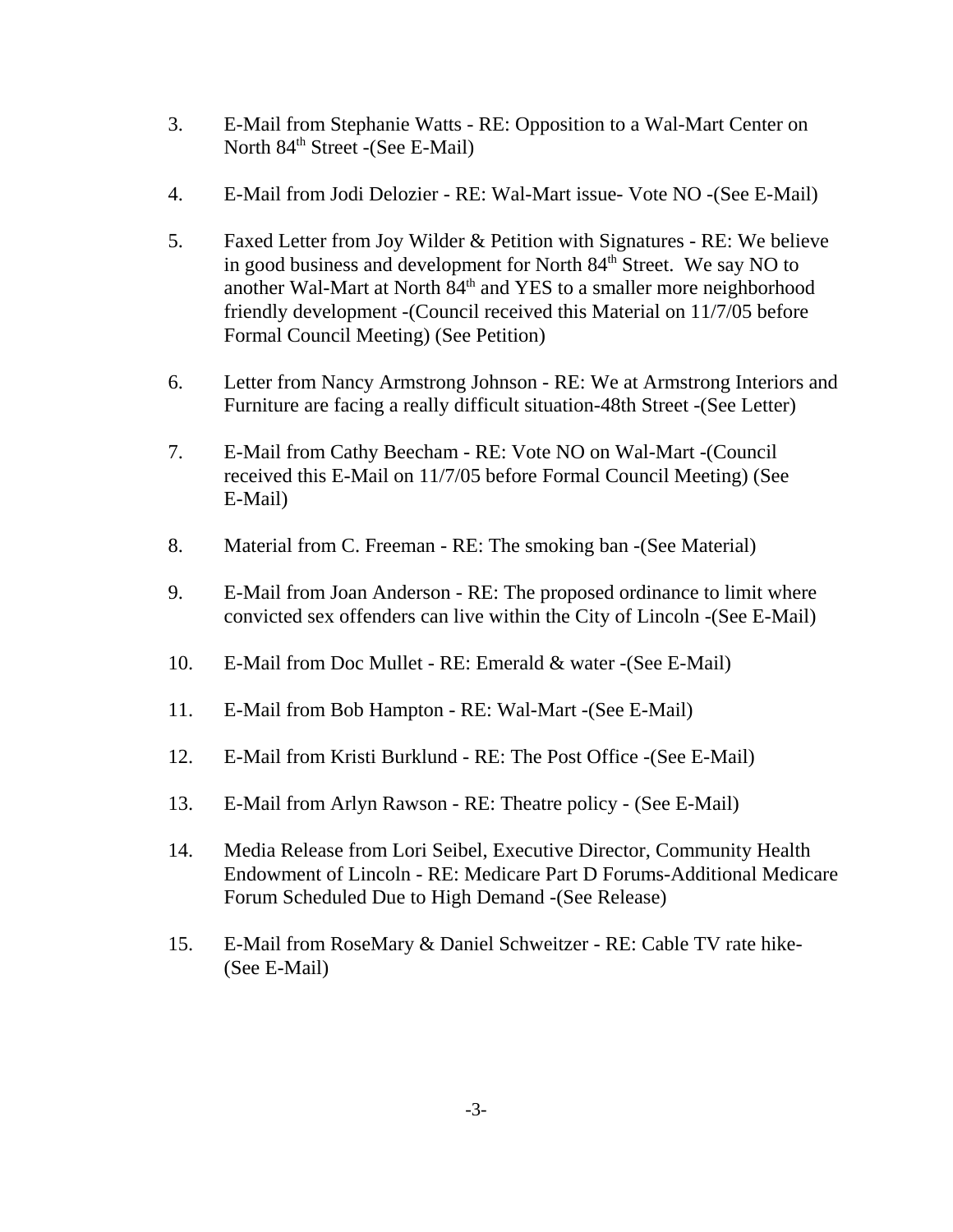- 16. Letter from Alyce Masters RE: Wal-Mart -(See Letter)
- 17. Letter from Stuart Long RE: Testimony to City Council on Proposed Cable TV Franchise - (See Letter)

## **VI. ADJOURNMENT**

da111405/tjg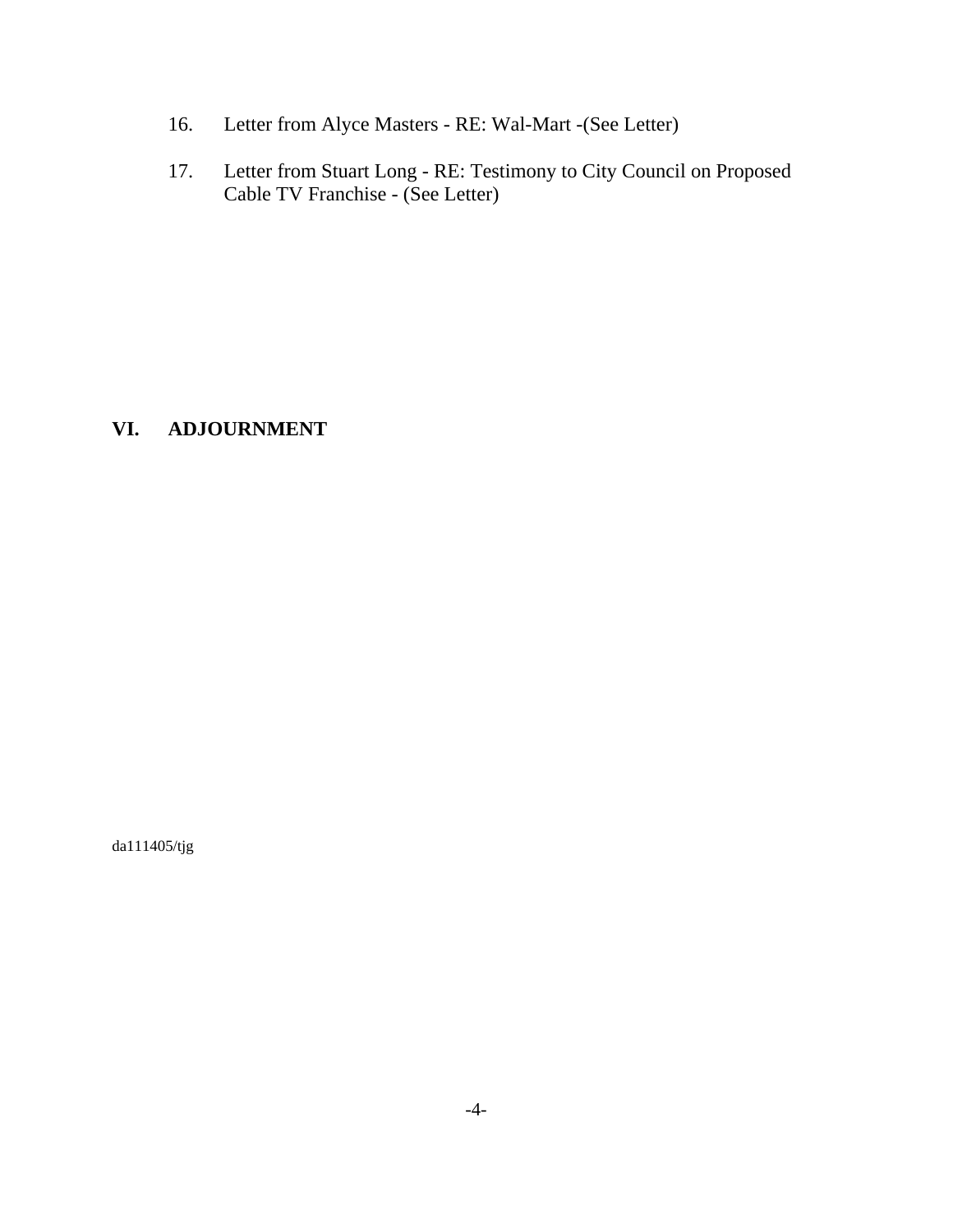### **DIRECTORS' MEETING MINUTES MONDAY, NOVEMBER 14, 2005 CONFERENCE ROOM 113**

**Council Members Present:** Ken Svoboda, Chair; Patte Newman, Vice-Chair; Jonathan Cook, Jon Camp, Dan Marvin, Annette McRoy, Robin Eschliman.

**Others Present:** Mayor Coleen Seng, Mark Bowen, Ann Harrell, Lin Quenzer, Rick Hoppe, Mayor's Office; City Clerk, Joan Ross; Dana Roper, City Attorney; Directors and Department Heads; Tammy Grammer, City Council Staff; Deena Winter, Lincoln Journal Star Representative; and Coby Mach, LIBA.

### **I. MAYOR**

Mayor Coleen Seng stated in the "Nation's Cities Weekly" there was a nice article about Afterschool Celebrations and they had one in Lincoln which was held at the Haymarket Park. They mentioned Lincoln in the article and she thinks other years, they have had their pictures in the newspaper but this time they are mentioned.

Mayor Seng stated that Marvin Krout received a really nice letter from the Social Superintendent for Business Affairs and [inaudible] giving appreciations to Stephen Henrichsen (Planning Director).

Diane Gonzolas (Citizen Information Center) has a new grand child of about 4½ hours. Council congratulated Diane (Gonzolas).

Mayor Seng called on Directors. Diane Gonzolas (Citizen Information Services) stated she's sending around to Council the recycling insert that was in Saturday's newspaper in case they didn't see it.

Nicole Fleck-Tooze (Public Works & Utilities) stated she's handing out to Council an executive summary regarding the Open House on the Turner Ditch Drainage Study which also has a map on the back. They all should have received a post card for the Turner Ditch Open House that they are having tomorrow night. This is a follow up on the briefing they gave to Council a couple months back on the Urban Drainage Study that they are doing. Noting, they wanted to have a specific meeting on this area because of all the issues that had been raised when the Andreas Court Development came forward. Ms. Tooze went over the handout with Council. *[See Attachment 'A']*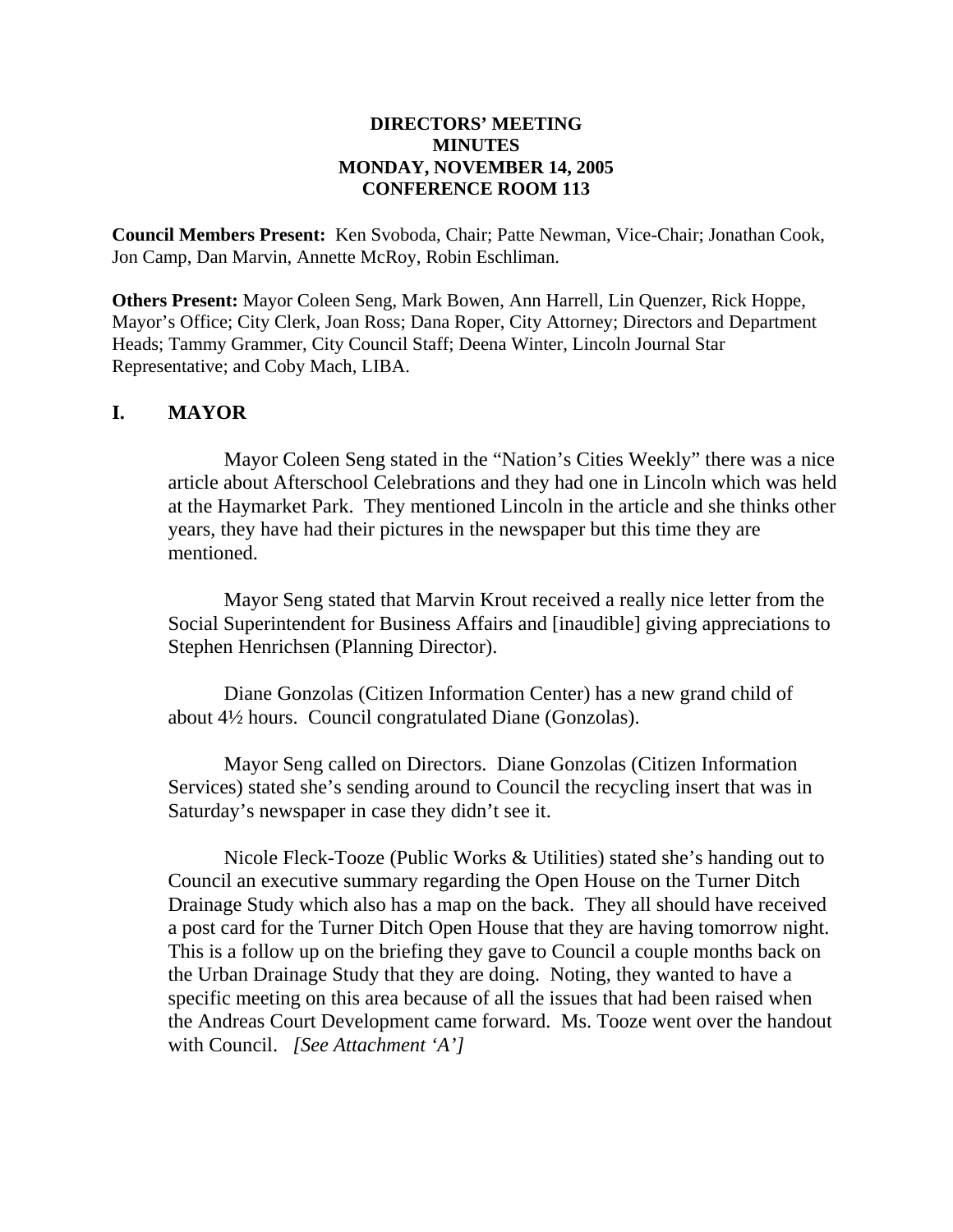Lynn Johnson (Parks & Recreation Director) stated regarding Item 17 on the Agenda today, Council is going to see a Motion-To-Amend the Resolution presented by Mark Hunzeker this afternoon. They have a small park area there now and there has been an offer to donate some additional park land. The Parks & Recreation Advisory Board wrestled with this for about two months and they finally recommended that the land be accepted but it not have a specific name different than the park area to the north.. The staff recommendation on this was that consistent with the naming policies that this is a donation and that it be named something other than park and so the suggestion was that it be named Herizen Green at Mendoza Park. He wanted to give Council a heads up that this one is coming forward. Mr. Svoboda commented so staff is recommending approval and the Committee is recommending not. Mr. Johnson stated they have recommended accepting the land but not naming it and the Motion-To-Amend will have a naming provision within it. So, what's on their Agenda today, unamended is to accept the land, but not to change the name and Mark Hunzeker will be bringing forward the amendment. Mr. Cook asked Mr. Johnson if anyone from the Parks Board will be at the meeting this afternoon to testify. Mr. Johnson replied he will present the Parks & Recreation Advisory Board recommendation and the staff recommendations. *[05R-257, Authoring acceptance of a donation of approximately seven acres of land for park and open space purposes generally located along Antelope Creek in the Boulder Ridge residential development, northeasterly of S. 84<sup>th</sup> Street and Pine Lake Road.]* 

Mr. Johnson stated Friday was the Veterans ceremony and Annette (McRoy) and Ken (Svoboda) attended, he thinks they had about 300 people attend. They are planning on this becoming an annual event which would be the City's annual celebration for Veterans Day. They also had the Liberty Bell dedication.

Last night was the naming of the Helen Boosalis Trail and they had about 80 people there which Dan (Marvin) attended.

Mr. Cook asked Lynn Johnson (Parks & Recreation Director) if he will be at the meeting this afternoon to talk about the Forestry Advisory Board change. Mr. Johnson said yes.

Mr. Cook asked Dana Roper (City Attorney) if Steve Huggenberger (City Attorney's Office) will be at the meeting this afternoon to talk about the Cable Advisory Board item. Mr. Roper said yes.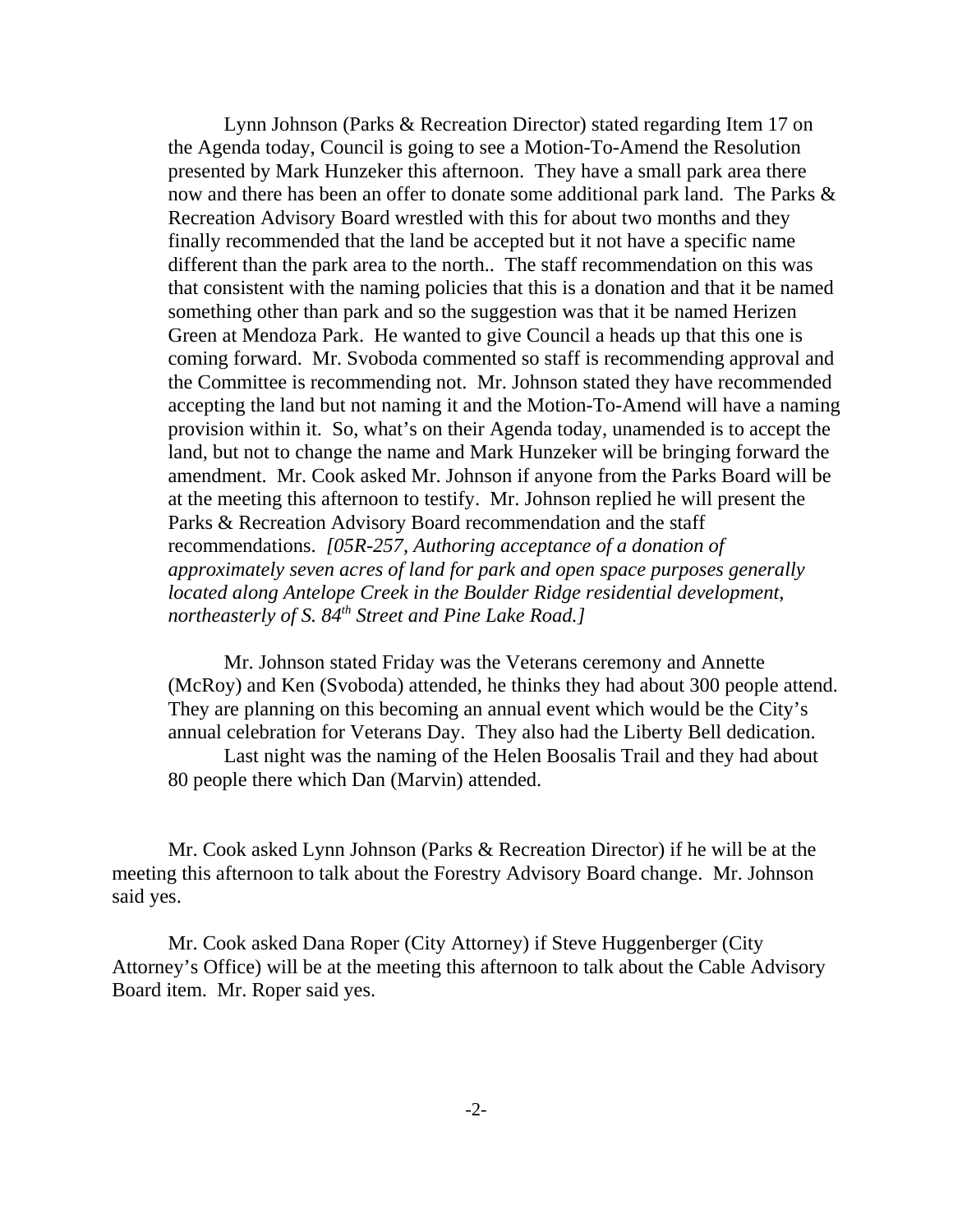Don Herz (Finance Director) stated they had a new report in their packet and he thinks it's on the 'Miscellaneous-Referrals Sheet'. City Clerk Joan Ross commented yes, it is and it will be part of the Action Sheet. Mr. Herz mentioned it is a new format as a following up to our new investment policy that they are going to be reporting to Council quarterly and they will be seeing this. It lists for the first time, every single investment in our short term pool which includes everything other than the Community Health Endowment and the Police & Fire Pension.

- 1. NEWS RELEASE RE: Pledge To Recycle And Win Prizes Environmental Education Center also part of America Recycles Day. — NO COMMENTS
- 2. NEWS RELEASE RE: Highway 2 Trail To Be Renamed For Helen Boosalis. — NO COMMENTS
- 3. NEWS ADVISORY RE: Mayor Seng will discuss development planned for the 48<sup>th</sup> & "O" Street area at a news conference at 10:00 a.m., Nov.  $10^{th}$ -(See Advisory). — NO COMMENTS
- 4. NEWS RELEASE RE: Mayor Seng Announces Redevelopment Plan For South Side Of 48<sup>th</sup> & "O" Street Area. — NO COMMENTS
- 5. Washington Report November 4, 2005. NO COMMENTS

## **II. DIRECTORS**

## **FINANCE/AUDIT**

1. Letter from Mark Leikam, City of Lincoln Keno Auditor - RE: 9/30/05 Quarterly Keno Audit. — NO COMMENTS

## **FINANCE/CITY TREASURER**

1. Investment Report - City of Lincoln's Investment Activity Report for the Fiscal Year 2004-2005. — NO COMMENTS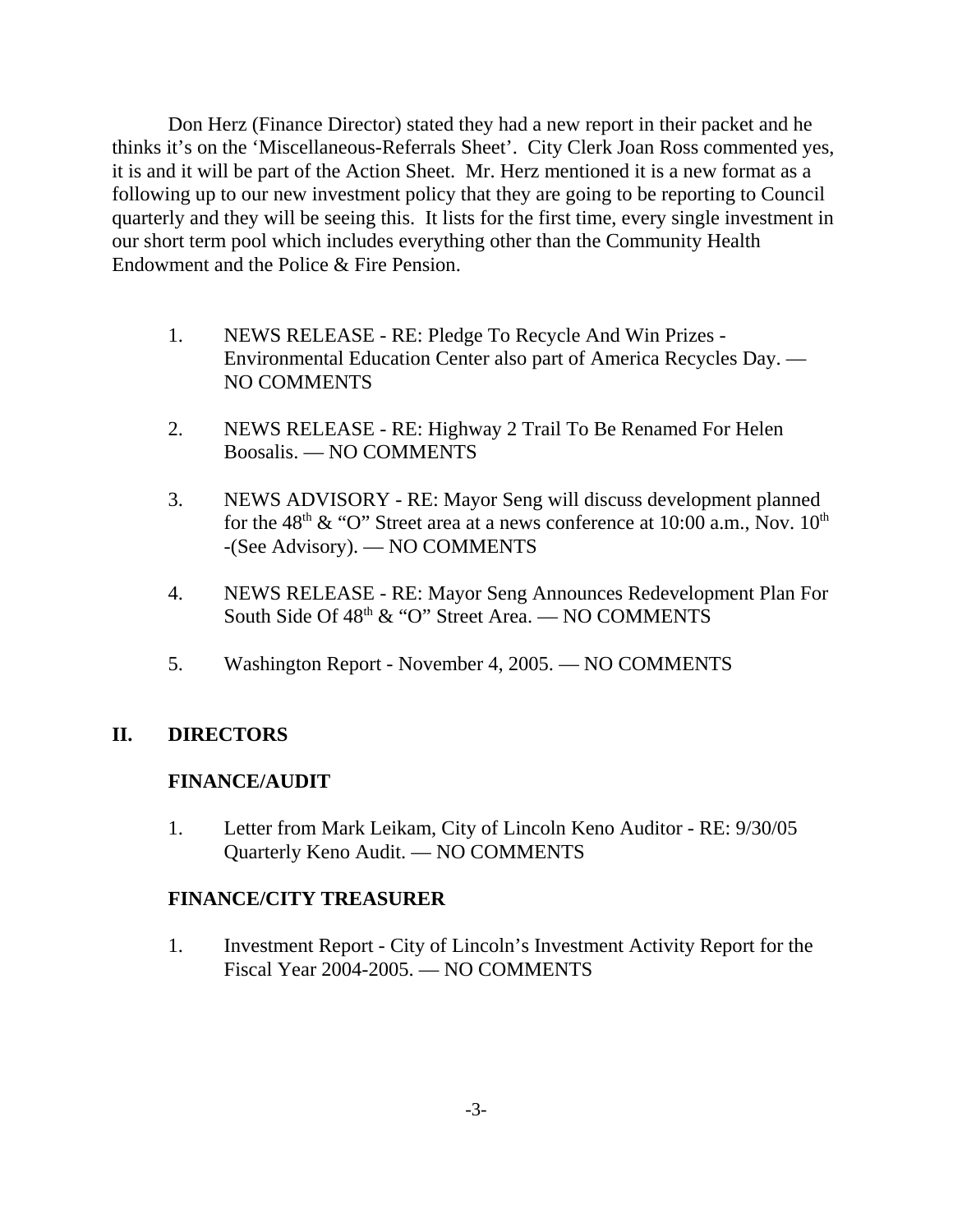### **PLANNING**

#### **PLANNING COMMISSION FINAL ACTION ....**

1. Special Permit #05052 (2611 West L Street) Resolution No. PC-00959. — NO COMMENTS

### **PUBLIC WORKS & UTILITIES**

1. E-Mail from Kay Rising forwarded to Council Office by Karen Sieckmeyer - RE: Wal-Mart -(Council received this E-Mail on 11/7/05 before Formal Council Meeting). — NO COMMENTS

### **URBAN DEVELOPMENT**

1. Draft Report - RE: FY 2004 Consolidated Annual Performance and Evaluation Report (CAPER) - (Council copies of this Report placed in their file folders on 11/9/05) (Copy of Report on file in the City Council Office). — NO COMMENTS

### **WEED CONTROL AUTHORITY**

1. Combined Weed Program - City of Lincoln - October 2005 Monthly Report. — NO COMMENTS

### **III. CITY CLERK**

City Clerk Joan Ross stated on their Agenda today, Items 2 & 3 will be called together. *[#2-Application of Pickfair Entertainment Corp. dba Big Red Keno Sports Bar & Grill for an addition of an outdoor are measuring approximately 10' by 24' to the east and the reconstruction and expansion of an outdoor area measuring approximately 9' by 20' to the south of its presently licensed premises at 955 West O Street.; and #3-Manager application of Troy Olson for Pickfair Entertainment Corp. dba Big Red Keno Sports Bar & Grill at 955 West O Street.]*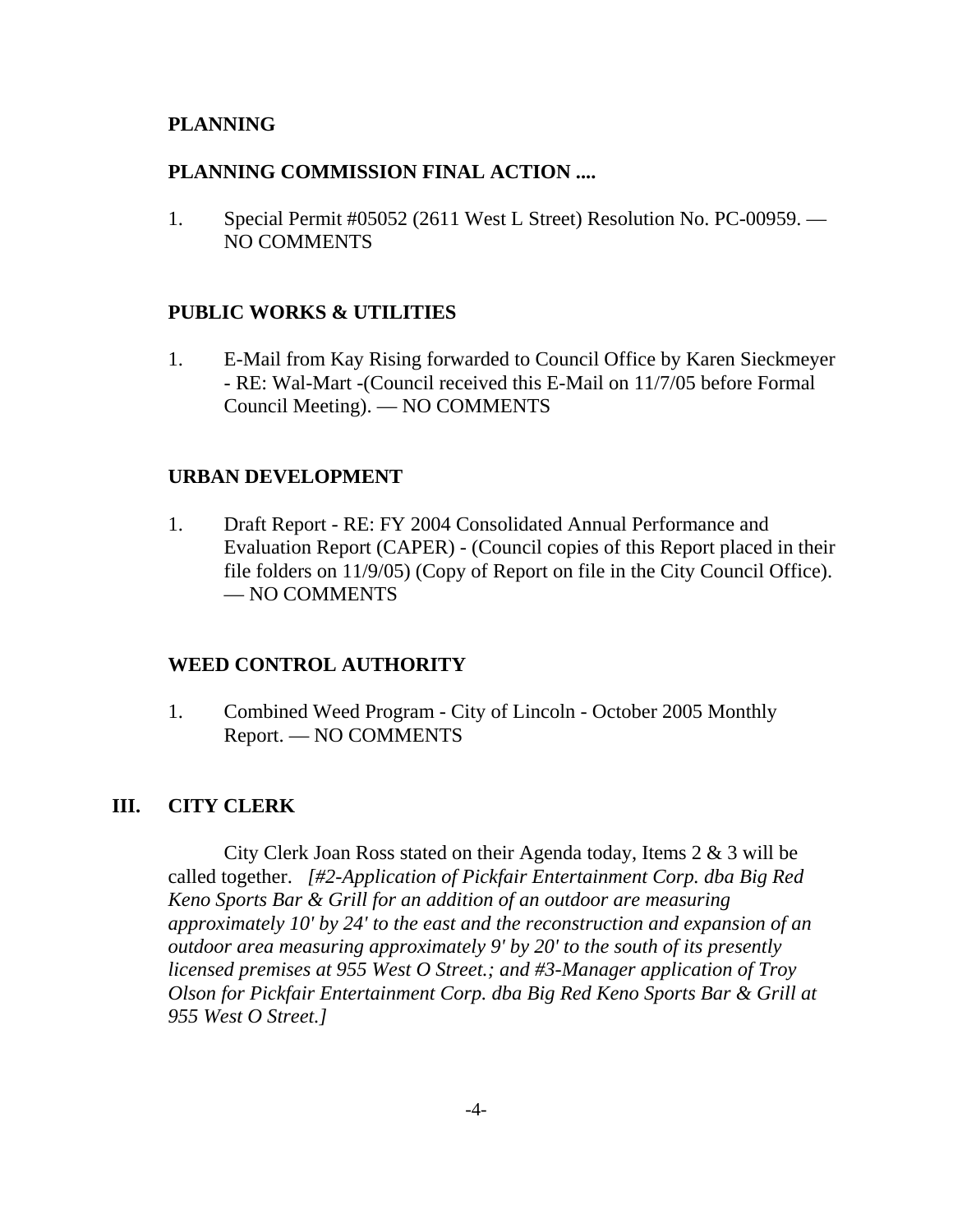Items 4 & 5 will be called together. *[#4-Application of The Melting Spot, Inc. dba The Melting Spot for a Class CK liquor license at 227 N. 9<sup>th</sup> Street.; and #5-Manager application of Calvin Simmons for The Melting Spot, Inc. dba The Melting Spot at 227 N. 9<sup>th</sup> Street.]* 

Items 6 & 7 will be called together. *[#6-Application of JIS Properties, LLC dba Zen's for a Class CK liquor license at 122 N. 11<sup>th</sup> Street.; and #7-Manager application of J. Irene Severin for JIS Properties LLC dba Zen's at 122 N. 11th Street.]* 

Reminder for Item 8, they have a request for  $2<sup>nd</sup> \& 3<sup>rd</sup>$  Readings today. *[05-166, Approving (1) Site Lease from the City and the County of Lancaster, Nebraska to the Lincoln-Lancaster County Public Building Commission, (2) Lease Agreement from the Commission to the County and the City and (3) the issuance of not to exceed \$2,000,000 of the Commission's Tax Supported Lease Rental Revenue Bonds, series 2005, all with respect to the acquisition of the Courthouse Plaza Building.]* 

Reminder for Item 11, they have a request for  $2<sup>nd</sup>$  &  $3<sup>rd</sup>$  Readings today. *[05-168, Declaring approximately 35,500 square feet as surplus property generally located at 305 and 345 F Street.]* 

Items 14 & 15 will be called together. *[#14, 05-171-Amending Chapter 5.16 of the Lincoln Municipal Code, Cable Communications, to incorporate the cable communications regulations currently found in Chapter 5.16 of the Lincoln Municipal Code as updated to be in conformance with federal law with the newly negotiated cable television franchise, and repealing current Chapter 5.16 in its entirety.; and #15, 05-172 -Granting Time Warner Entertainment Advance/Newhouse Partnership a communication system franchise for cable television within the City of Lincoln pursuant to and subject to the provisions of the Lincoln Municipal Code.]*

Items 19, 20, & 21 will be called together. *[#19, 05R-271 -Misc. 05017- Application of Developmental Services of Nebraska, Inc. for a Reasonable Accommodation under Title 1 of the Lincoln Municipal Code to allow a group home in the R-4 Residential District to locate within the required 1,200 ft. separation from another group home, on property generally located at 424 N. Coddington Avenue.; #20, 05R-272 -Misc. 05018 -Application of Developmental Services of Nebraska, Inc. for a Reasonable Accommodation under Title 1 of the Lincoln Municipal Code to allow a group home in the R-3 Residential District to locate within the required one-half mile separation from another group home, on*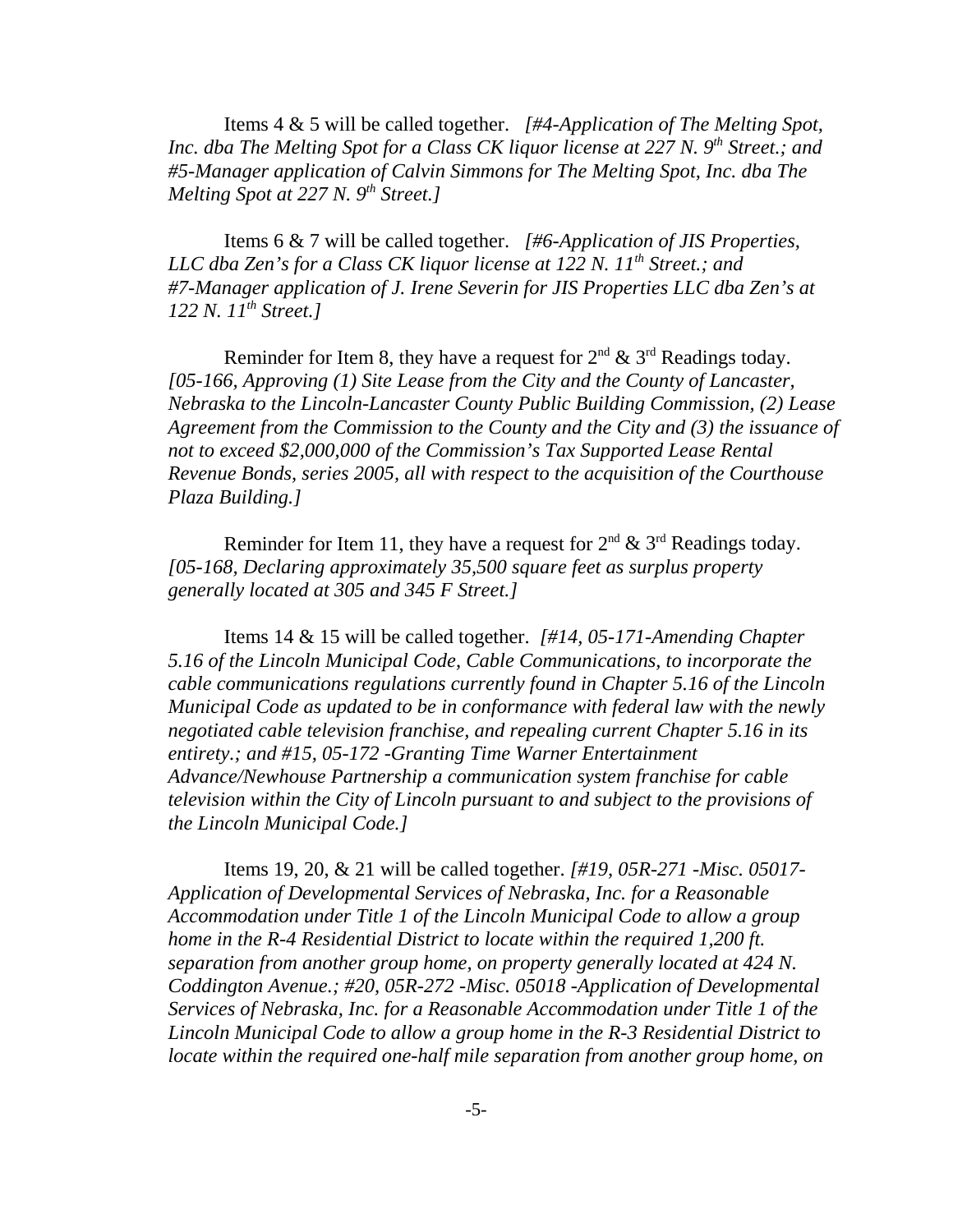*property generally located at 1661 Timber Ridge Road.; and #21, 05R-273 -Misc. 05019 -Application of Developmental Services of Nebraska, Inc. for a Reasonable Accommodation under Title 1 of the Lincoln Municipal Code to allow a group home in the R-2 Residential District to locate within the required one-half mile separation from another group home, on property generally located at 5516 Hunts Drive.]*

They have already talked about the "Miscellaneous Referrals". Also, Council probably noticed their "Consent Agenda" is a little bit different, thinking maybe that would speed up people so they will have two speaking places. Mr. Svoboda commented this will be immediately following their normal public hearing, so during the voting on the "Consent Agenda" they will reopen public hearing at that point. City Clerk Joan Ross stated only if someone would ask to pull an item off with their consent which they have always had the ability to do and Council can also do that for discussion but because the appointments are here, she thought it would be a good idea to put that little notation in writing for them. Mr. Svoboda commented when Joan (Ross) and I talked about this the only problem that he had with it was the fact that the general public would not have that ability to speak. Even though nobody does traditionally, unless, a Council Member asks for it to be pulled or if they notify the City Clerk or the Chair prior to the meeting saying they would like to express comment on a particular appointment that's the difficulty that he had with it. Mr. Cook suggested changing the end of public hearing and move that after the "Consent Agenda" and just call the entire "Consent Agenda" as a single public hearing item each week which would be the last item. City Clerk Joan Ross commented if it doesn't work out they can switch it back. Mr. Svoboda stated he thinks when they announce that portion of the public hearing on the Agenda than he will simply make a comment about anything on the "Consent Agenda Items" of anybody wishing to speak and they will identify them. City Clerk Joan Ross commented if it gets confusing they can change it back.

### **IV. COUNCIL**

#### **A. COUNCIL REQUESTS/CORRESPONDENCE**

#### **JONATHAN COOK -**

Mr. Cook stated he would like to speak with Lynn Johnson (Parks & Recreation Director) after the Directors' Meeting today.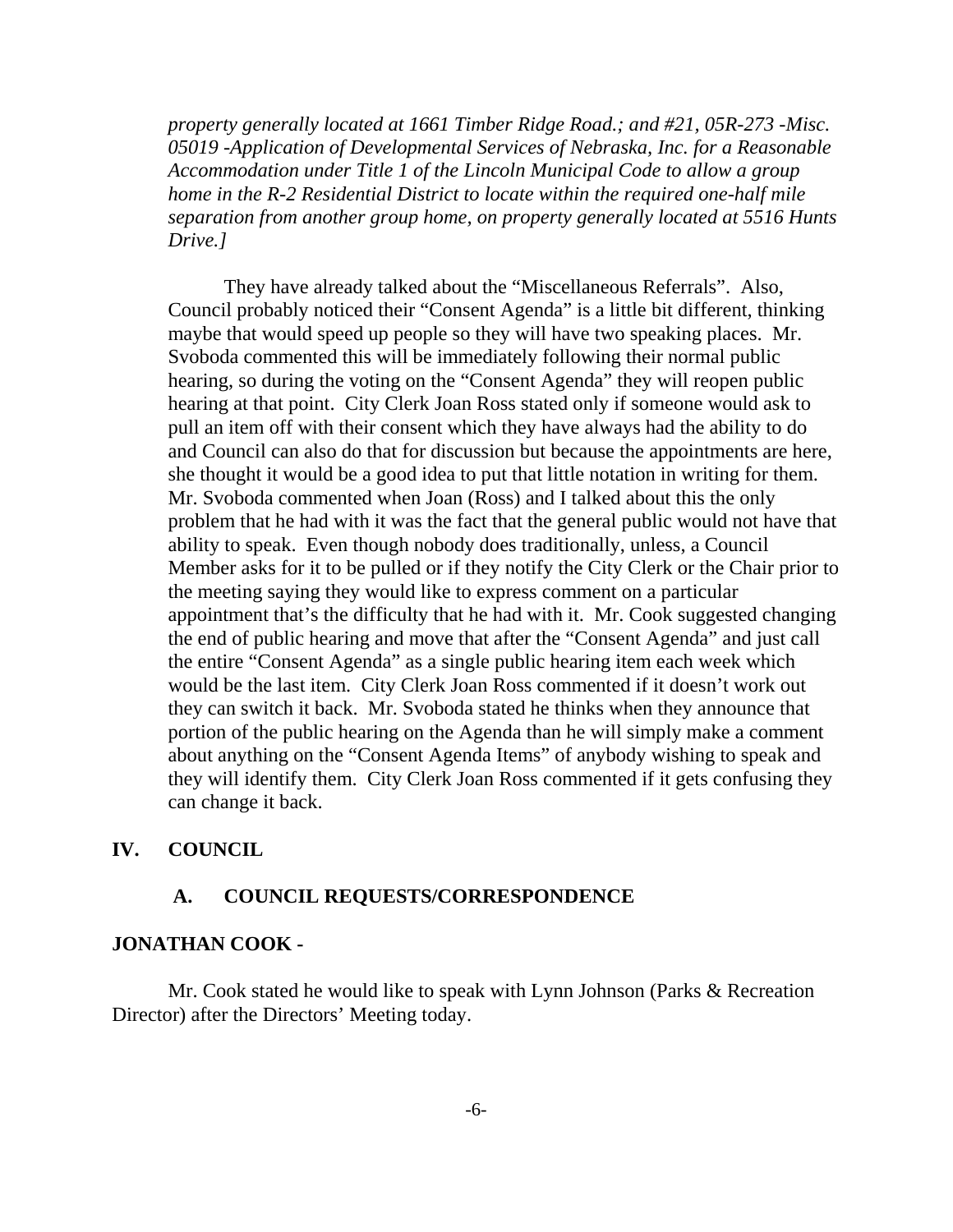#### **JON CAMP -**

Mr. Camp stated he would like to speak with Mike Merwick (Building & Safety Director) after the Directors' Meeting today. Chuck Zimmerman stated he is sitting in for Mike (Merwick) today. Mr. Camp stated okay.

#### **ROBIN ESCHLIMAN - NO COMMENTS**

- 1. Request to Lynn Johnson, Parks & Recreation Director RE: Center lanes being painted on bike trails (RFI#2 - 11/09/05). — NO COMMENTS
- 2. Response E-Mail from Larry Worth, StarTran RE: Bus ridership. NO **COMMENTS**

#### **PATTE NEWMAN -**

Ms. Newman stated she would like to speak with Police Chief Casady after the Directors' Meeting today.

#### **DAN MARVIN -**

Mr. Marvin commented Robin (Eschliman) had a letter about bus ridership and Mark (Bowen) was also going to check on bus ridership. Mr. Marvin stated they had similar questions and Robin's numbers that they got back seemed to be for fiscal year end 2005. Mr. Marvin indicated he would be more interested in where they are year-to-date. Nicole Fleck-Tooze stated okay, she will check on that for him.

#### **ANNETTE McROY -**

Ms. McRoy commented to Police Chief Casady they had the vandalism this weekend over in the downtown and the Malone property neighborhoods. Are people required to pick up the glass from the broken windows because she noticed Saturday when she was driving around the area there were lots of areas that had broken glass in the streets but the cars had been moved. Police Chief Casady replied the vandals are because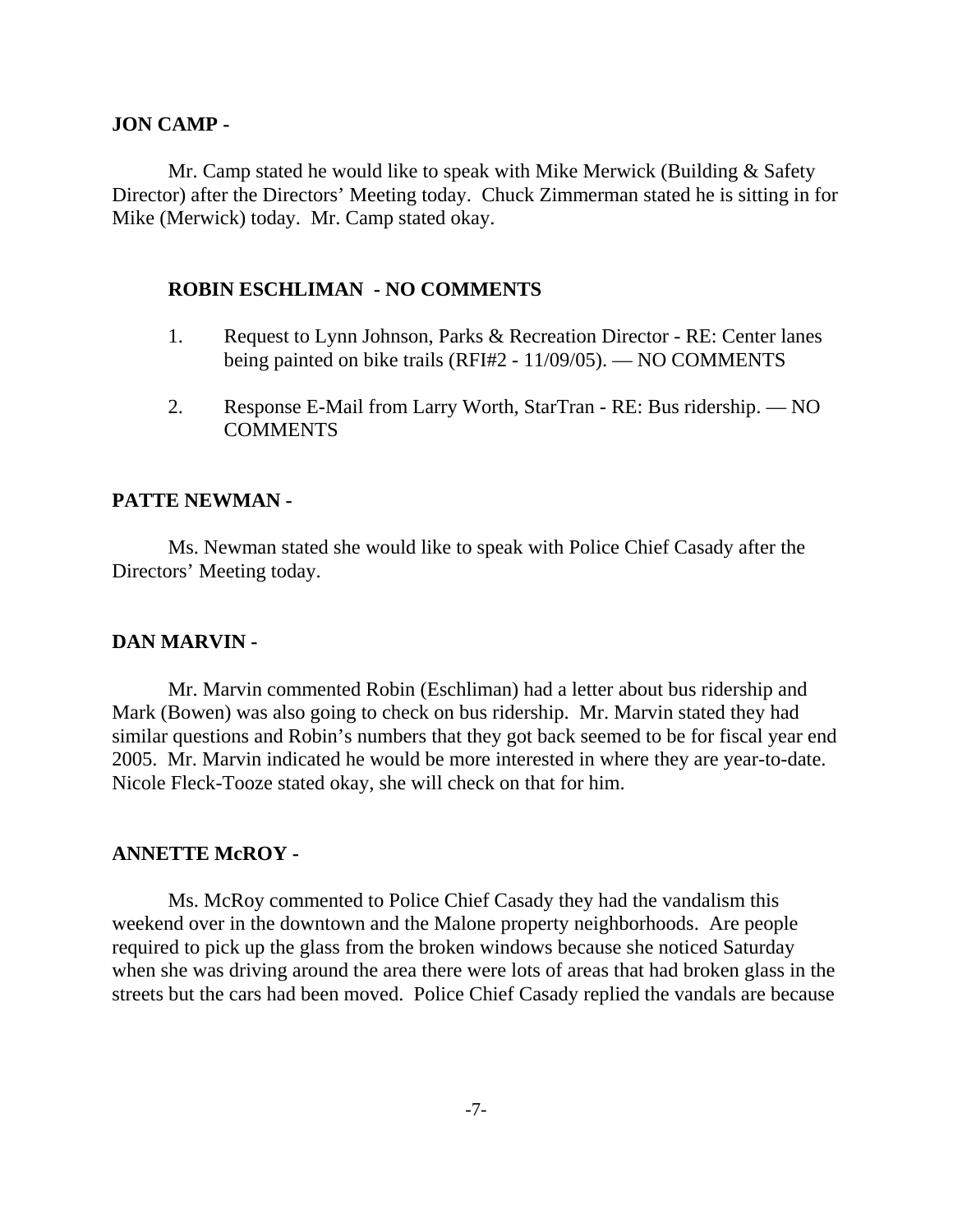anyone who deposits debris in the roadways is required to clean it off so who ever committed the vandalism will be required by law to clean up the mess they've made. Ms. McRoy commented so the owners are not responsible. Chief Casady stated not that he can think of.

## **KEN SVOBODA - NO COMMENTS**

## **V. MISCELLANEOUS** -

- 1. E-Mail from Bonita Johnsen RE: Cable TV. NO COMMENTS
- 2. E-Mail from Joan Kalivoda RE: Main Post Office. NO COMMENTS
- 3. E-Mail from Stephanie Watts RE: Opposition to a Wal-Mart Center on North 84<sup>th</sup> Street. — NO COMMENTS
- 4. E-Mail from Jodi Delozier RE: Wal-Mart issue- Vote NO. NO COMMENTS
- 5. Faxed Letter from Joy Wilder & Petition with Signatures RE: We believe in good business and development for North 84<sup>th</sup> Street. We say NO to another Wal-Mart at North 84<sup>th</sup> and YES to a smaller more neighborhood friendly development -(Council received this Material on 11/7/05 before Formal Council Meeting) (See Petition). — NO COMMENTS
- 6. Letter from Nancy Armstrong Johnson RE: We at Armstrong Interiors and Furniture are facing a really difficult situation-48th Street. — NO COMMENTS
- 7. E-Mail from Cathy Beecham RE: Vote NO on Wal-Mart -(Council received this E-Mail on 11/7/05 before Formal Council Meeting). — NO **COMMENTS**
- 8. Material from C. Freeman RE: The smoking ban. NO COMMENTS
- 9. E-Mail from Joan Anderson RE: The proposed ordinance to limit where convicted sex offenders can live within the City of Lincoln. — NO **COMMENTS**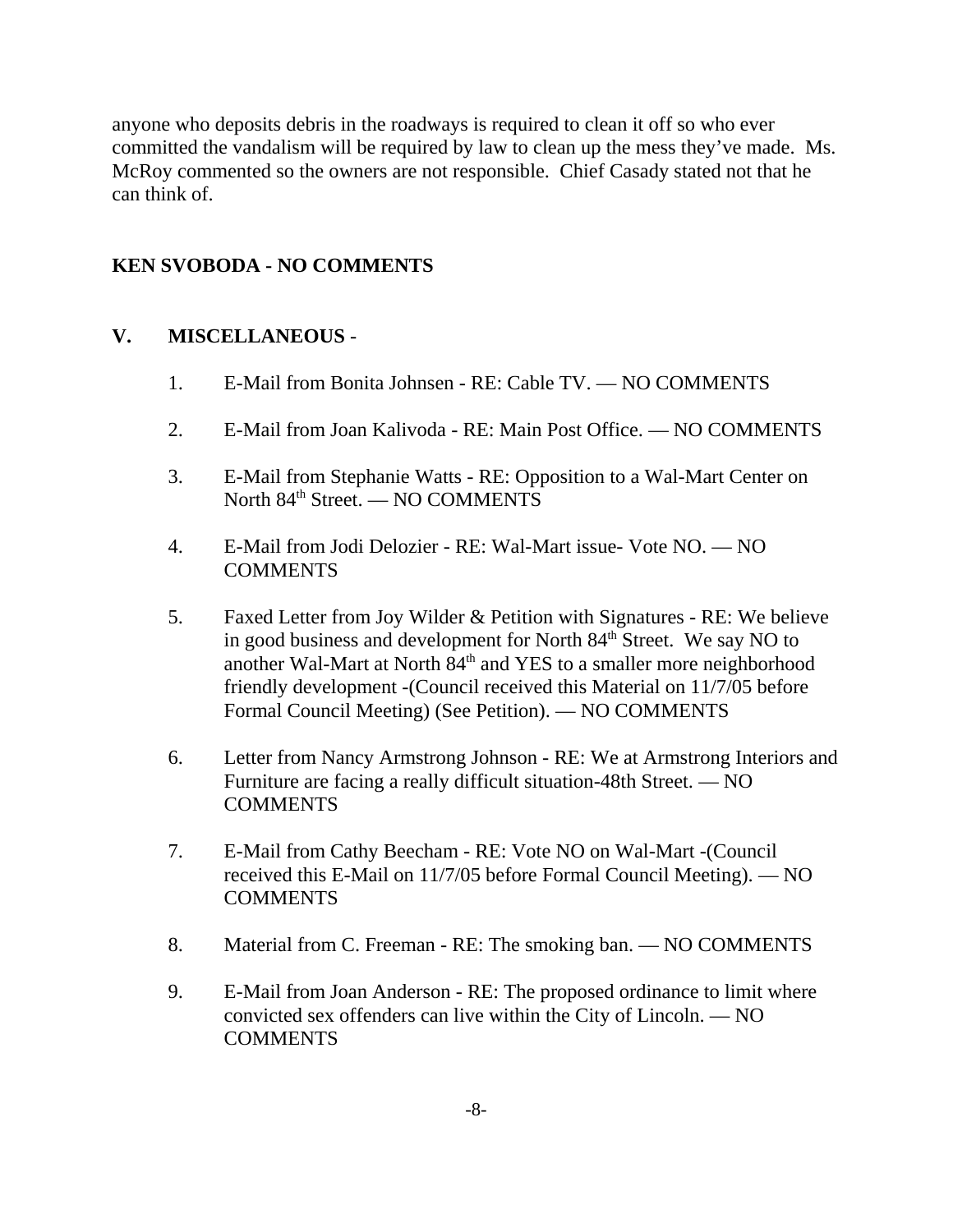- 10. E-Mail from Doc Mullet RE: Emerald & water. NO COMMENTS
- 11. E-Mail from Bob Hampton RE: Wal-Mart. NO COMMENTS
- 12. E-Mail from Kristi Burklund RE: The Post Office. NO COMMENTS
- 13. E-Mail from Arlyn Rawson RE: Theatre policy. NO COMMENTS
- 14. Media Release from Lori Seibel, Executive Director, Community Health Endowment of Lincoln - RE: Medicare Part D Forums-Additional Medicare Forum Scheduled Due to High Demand. — NO COMMENTS
- 15. E-Mail from RoseMary & Daniel Schweitzer RE: Cable TV rate hike. NO COMMENTS
- 16. Letter from Alyce Masters RE: Wal-Mart. NO COMMENTS
- 17. Letter from Stuart Long RE: Testimony to City Council on Proposed Cable TV Franchise. — NO COMMENTS

# **ADDENDUM - (NOVEMBER 14TH)**

# **I. MAYOR**

- 1. NEWS ADVISORY RE: Mayor Seng's Public Schedule Week of November 11-18, 2005-Schedule subject to change -(See Advisory). — NO COMMENTS
- **II. CITY CLERK NONE**

## **III. CORRESPONDENCE**

**A. COUNCIL REQUESTS/CORRESPONDENCE - NONE**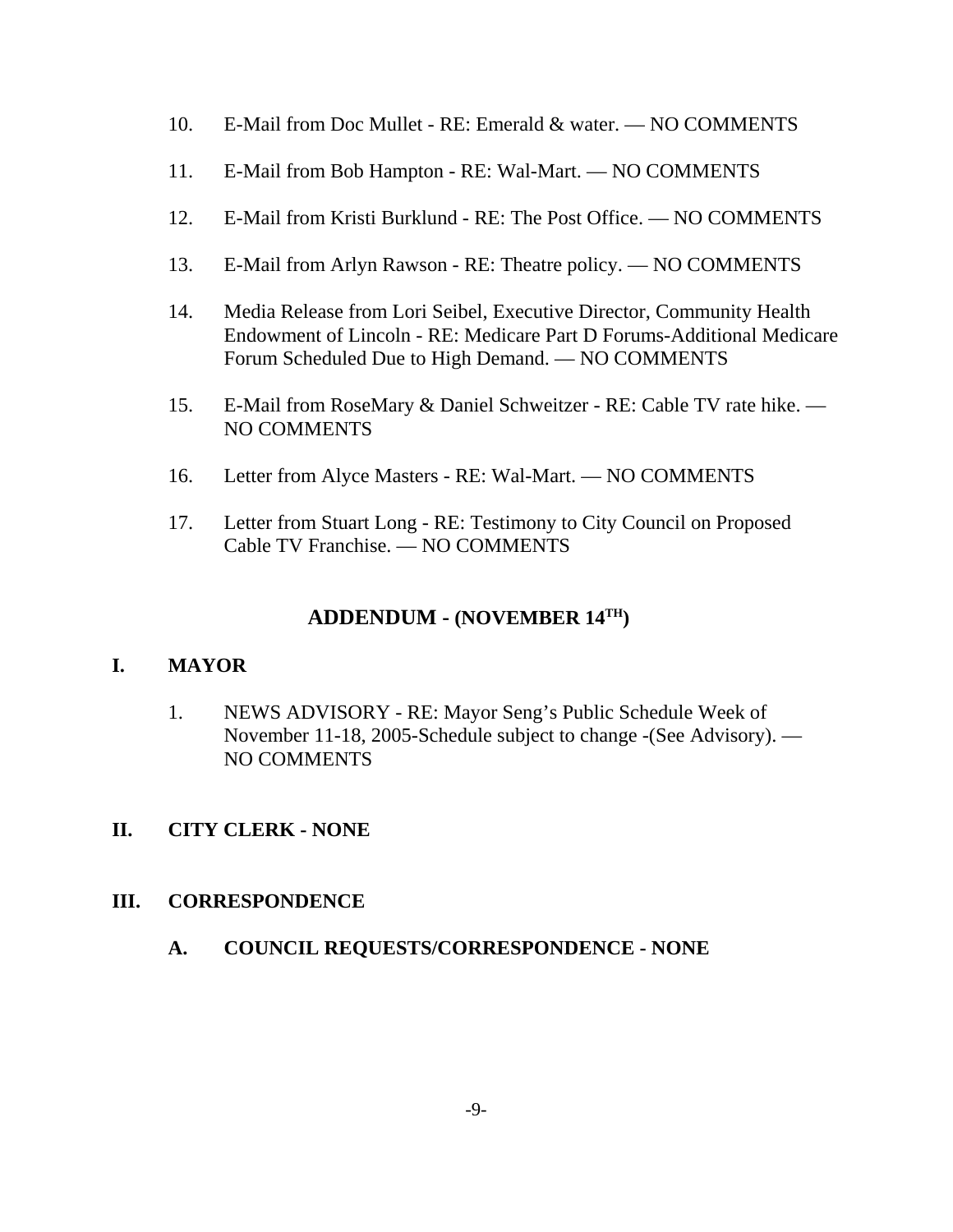### **B. DIRECTORS AND DEPARTMENT HEADS**

### **PUBLIC WORKS & UTILITIES**

1. Memo from Bruce Sweney - RE: Summary of the proposed assessments for the two assessment districts that will be before the Board of Equalization at the November 14<sup>th</sup> 2005 Meeting -(Council received this Memo in their Thursday packet on 11/10/05). — NO COMMENTS

## **C. MISCELLANEOUS**

1. E-Mail from Mary O'Hare - RE: Written Testimony on DSN's Request for Reasonable Accommodation matter on the Council Agenda today. — NO COMMENTS

[End of Addendum]

## **VI. MEETING ADJOURNED - Approximately at 11:33 a.m.**

dm111405/tjg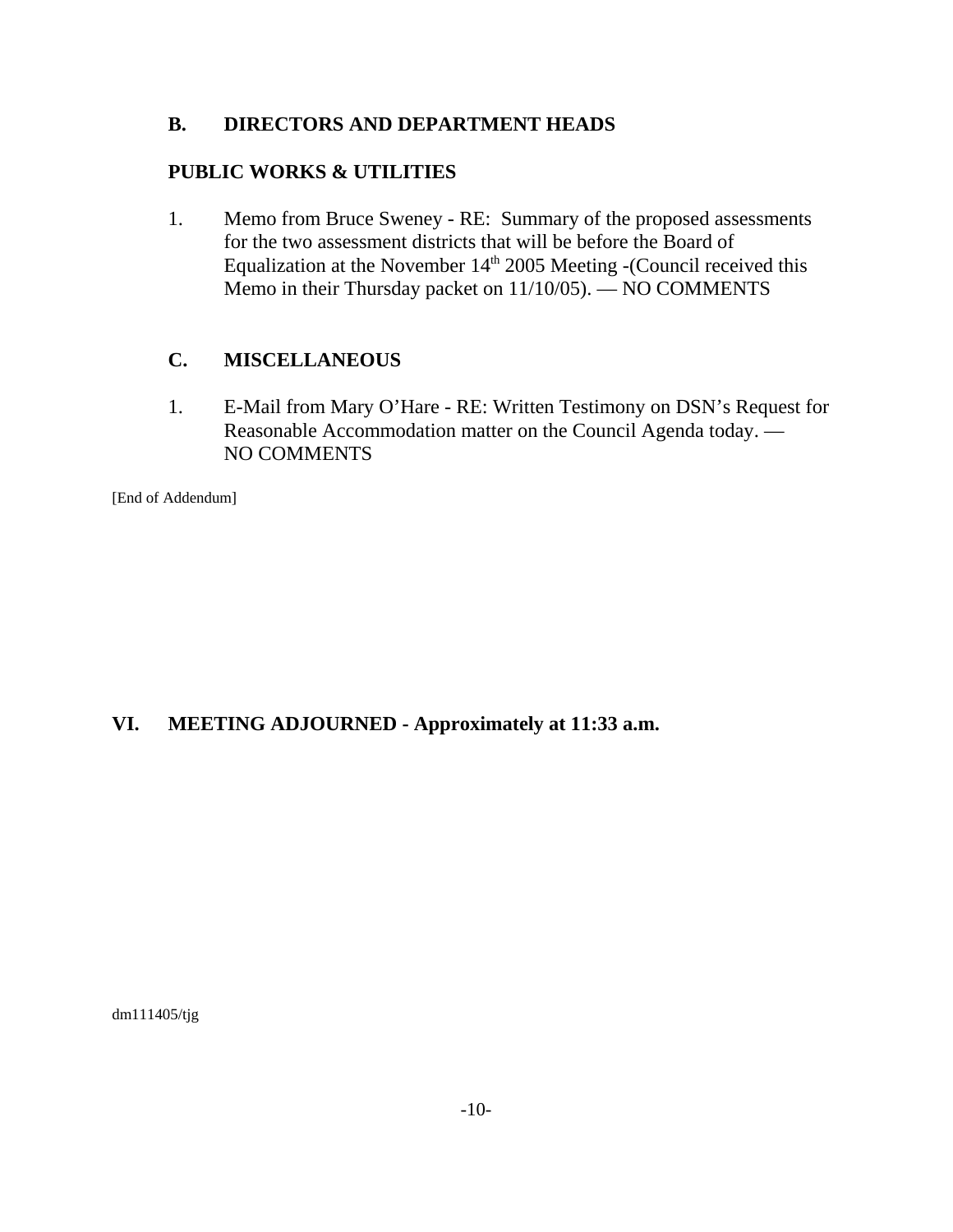

# **Open House** November 15, 2005 **Turner Ditch Drainage Study**

Attachmen

This open house is being held to provide the residents in this area the opportunity to review and comment on the Turner Ditch drainage study. The purpose of this study was to determine the impact of recent and future development on flooding along Turner Ditch and to evaluate drainage improvements to offset any adverse impacts. JEO Consulting was retained by the City to perform the Turner Ditch drainage study. The following provides a summary of the Turner Ditch drainage study:

- Turner Ditch is located between Superior St. and Cornhusker Highway, west of 48<sup>th</sup> St. and discharges into Salt Creek through an existing twin 5-ft by 5-ft box culvert structure southwest of 40<sup>th</sup> and Superior St. The Turner Ditch study area is approximately 640 acres draining into Salt Creek. The study area consists of mainly residential uses with some commercial development.
- Following a field survey, an analysis was performed to determine the impacts of development on flooding along Turner Ditch. The analysis indicates:
	- Recent development north of Turner Ditch results in some increase in  $\Omega$ flood heights when compared with conditions prior to that development. The special permit for this development required that these impacts be offset by improvements to the drainage structure at the outlet to Salt Creek.
	- Full development downstream of 40<sup>th</sup> St. (includes recent development  $\circ$ north and potential development south of Turner Ditch) results in an additional increase in flood heights compared to conditions prior to recent development.
- An additional 60-inch pipe through the Salt Creek levee would be needed to offset the increase in flood heights under full development conditions.
- Because the existing structure at the Salt Creek level includes twin 5-ft by 5-ft box culverts, for constructability purposes an additional 5-ft x 5-ft box culvert could be built instead of a 60-inch pipe. This 5-ft x 5-ft box culvert would also provide additional flood reduction benefits beyond what would be provided by a 60-inch pipe.
- The City is making its best efforts to require a contribution from new development. The City and NRD are also working on beginning detailed engineering and design for the drainage improvements. Funding options to cover the public portion of the project are also being pursued.